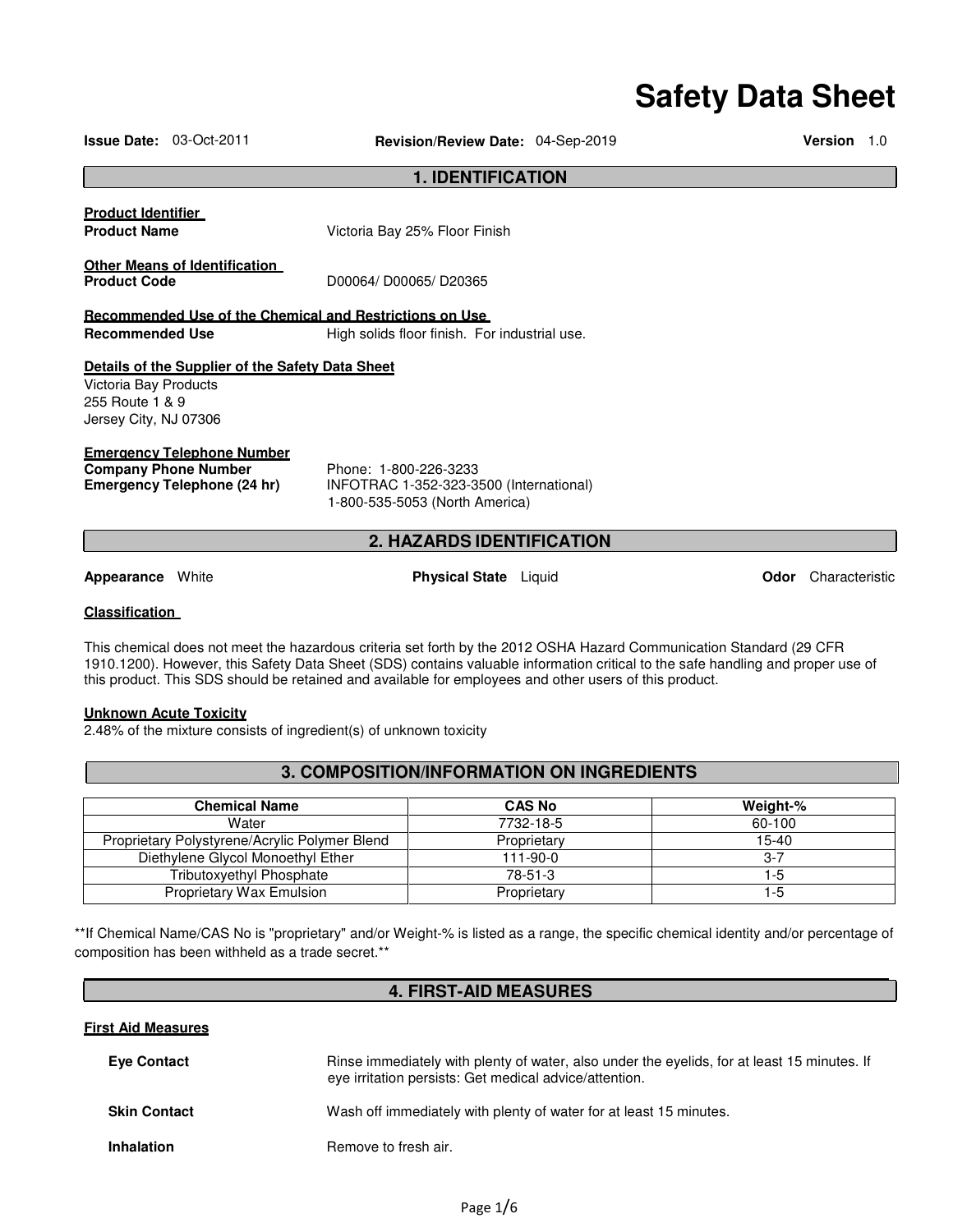**Victoria Bay 25% Floor Finish Revision/Review Date:** 11-Jan-2018 **Ingestion** Clean mouth with water and drink afterwards plenty of water. If any discomfort persists, obtain medical attention.

#### **Most Important Symptoms and Effects**

**Symptoms** Prolonged or repeated exposure can remove natural skin oils and may produce irritation.

#### **Indication of Any Immediate Medical Attention and Special Treatment Needed**

**Notes to Physician Treat symptomatically. May aggravate pre-existing skin disorders.** 

# **5. FIRE-FIGHTING MEASURES**

## **Suitable Extinguishing Media**

Water spray (fog). Carbon dioxide (CO2). Water. Foam.

#### **Unsuitable Extinguishing Media**

Not determined.

#### **Specific Hazards Arising from the Chemical**

None known.

## **Hazardous Combustion Products**

Normal products of combustion.

#### **Protective Equipment and Precautions for Firefighters**

As in any fire, wear self-contained breathing apparatus pressure-demand, MSHA/NIOSH (approved or equivalent) and full protective gear.

# **6. ACCIDENTAL RELEASE MEASURES**

## **Personal Precautions, Protective Equipment and Emergency Procedures**

| <b>Personal Precautions</b>                          | Wear protective clothing as described in Section 8 of this safety data sheet.                                                                                                                      |  |  |  |
|------------------------------------------------------|----------------------------------------------------------------------------------------------------------------------------------------------------------------------------------------------------|--|--|--|
| <b>Environmental Precautions</b>                     | Prevent from entering into soil, ditches, sewers, waterways and/or groundwater. See<br>Section 12, Ecological Information. See Section 13, Disposal Considerations, for additional<br>information. |  |  |  |
| Methods and Material for Containment and Cleaning Up |                                                                                                                                                                                                    |  |  |  |
| <b>Methods for Containment</b>                       | Prevent from spreading or entering drains, ditches or rivers by using sand, earth, or other<br>appropriate barriers.                                                                               |  |  |  |
| <b>Methods for Clean-Up</b>                          | Contain and collect with an inert absorbent and place into an appropriate container for<br>disposal. Rinse area with clean water and dry before permitting traffic.                                |  |  |  |

# **7. HANDLING AND STORAGE**

## **Precautions for Safe Handling**

| <b>Advice on Safe Handling</b> | Handle in accordance with good industrial hygiene and safety practice. Use personal |
|--------------------------------|-------------------------------------------------------------------------------------|
|                                | protection recommended in Section 8. For industrial and commercial use only. Avoid  |
|                                | contact with skin, eyes or clothing.                                                |

## **Conditions for Safe Storage, Including Any Incompatibilities**

| <b>Storage Conditions</b>     | Keep container tightly closed and store in a cool, dry and well-ventilated place. Protect from<br>freezing. Keep out of the reach of children. |
|-------------------------------|------------------------------------------------------------------------------------------------------------------------------------------------|
| <b>Incompatible Materials</b> | None known based on information supplied.                                                                                                      |

# **8. EXPOSURE CONTROLS/PERSONAL PROTECTION**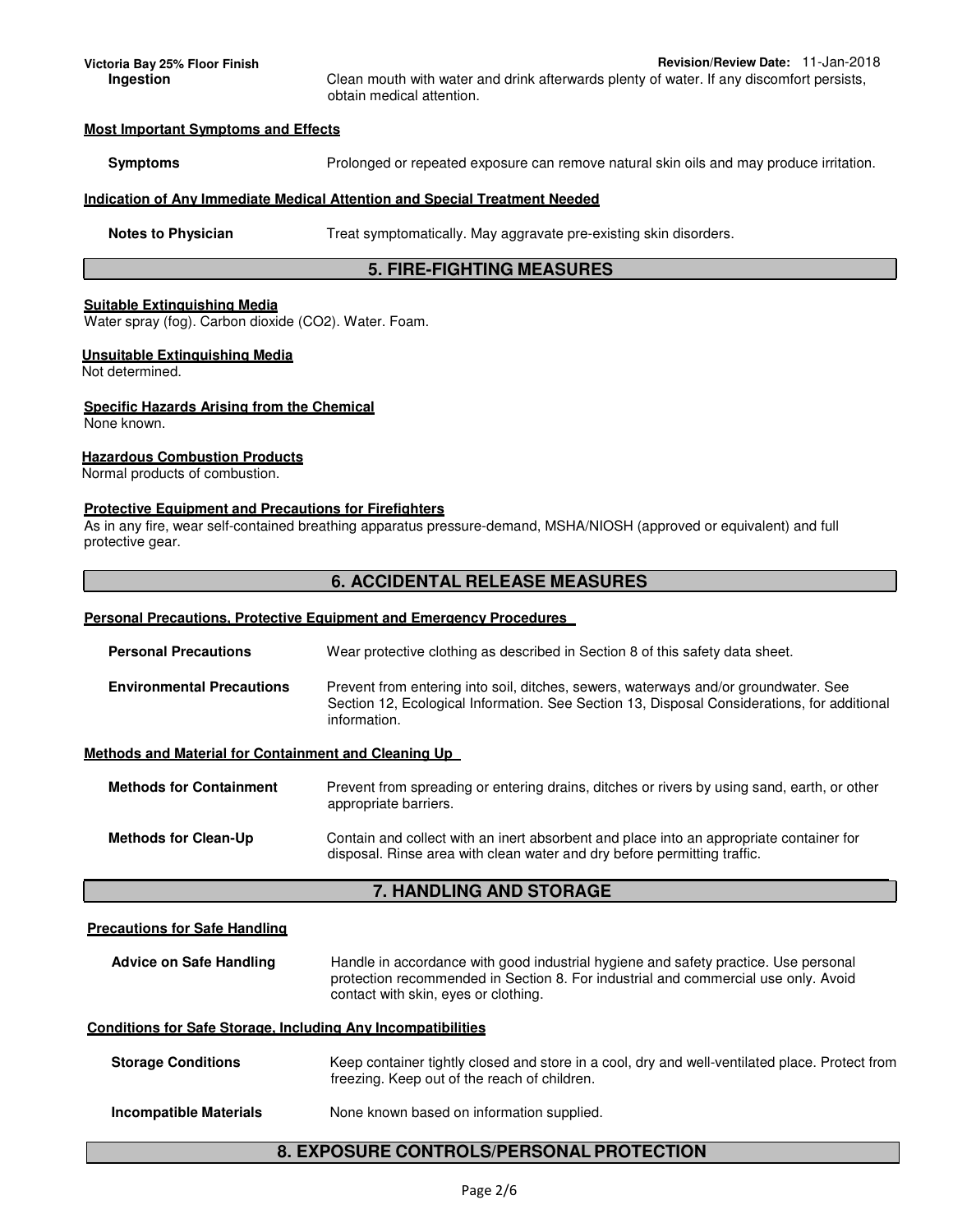#### **Appropriate Engineering Controls**

| <b>Engineering Controls</b> | Ensure adequate ventilation, especially in confined areas. Good general room ventilation |
|-----------------------------|------------------------------------------------------------------------------------------|
|                             | (equivalent to outdoors) should be adequate under normal conditions. Eyewash stations.   |
|                             | Showers.                                                                                 |

#### **Individual Protection Measures, such as Personal Protective Equipment**

| <b>Eve/Face Protection</b>      | No protective equipment is needed under normal use conditions. |
|---------------------------------|----------------------------------------------------------------|
| <b>Skin and Body Protection</b> | No protective equipment is needed under normal use conditions. |
| <b>Respiratory Protection</b>   | Under normal conditions, respirator is not normally required.  |

**General Hygiene Considerations** Handle in accordance with good industrial hygiene and safety practice.

## **9. PHYSICAL AND CHEMICAL PROPERTIES**

## **Information on Basic Physical and Chemical Properties**

| <b>Physical State</b><br><b>Appearance</b><br>Color                            | Liquid<br>Opaque<br>White                            | Odor<br><b>Odor Threshold</b> | Characteristic<br>Not determined |
|--------------------------------------------------------------------------------|------------------------------------------------------|-------------------------------|----------------------------------|
| <b>Property</b><br>рH                                                          | <u>Values</u><br>$8.0 - 8.5$                         | Remarks • Method              |                                  |
| <b>Melting Point/Freezing Point</b><br><b>Boiling Point/Boiling Range</b>      | $0 \text{ °C} / 32 \text{ °F}$<br>100 ℃ / 212 F      |                               |                                  |
| <b>Flash Point</b><br><b>Evaporation Rate</b>                                  | Not applicable<br>Not determined                     | TOC                           |                                  |
| <b>Flammability (Solid, Gas)</b><br><b>Upper Flammability Limits</b>           | Liquid-not applicable<br>Not applicable              |                               |                                  |
| <b>Lower Flammability Limit</b><br><b>Vapor Pressure</b>                       | Not applicable<br>Not determined                     |                               |                                  |
| <b>Vapor Density</b><br><b>Specific Gravity</b><br><b>Water Solubility</b>     | Not determined<br>1.04<br>Completely soluble         | @ 25 °C (77 °F)               |                                  |
| Solubility in other solvents<br><b>Partition Coefficient</b>                   | Not determined<br>Not determined                     |                               |                                  |
| <b>Auto-ignition Temperature</b><br><b>Decomposition Temperature</b>           | Not determined<br>Not determined                     |                               |                                  |
| Kinematic Viscosity<br><b>Dynamic Viscosity</b><br><b>Explosive Properties</b> | Not determined<br>Not determined<br>Not an explosive |                               |                                  |
| Oxidizing Properties                                                           | Not determined                                       |                               |                                  |

# **10. STABILITY AND REACTIVITY**

## **Reactivity**

Not reactive under normal conditions.

## **Chemical Stability**

Stable under recommended storage conditions.

#### **Possibility of Hazardous Reactions**

None under normal processing.

## **Hazardous Polymerization**

Hazardous polymerization does not occur.

## **Conditions to Avoid**

Keep out of reach of children.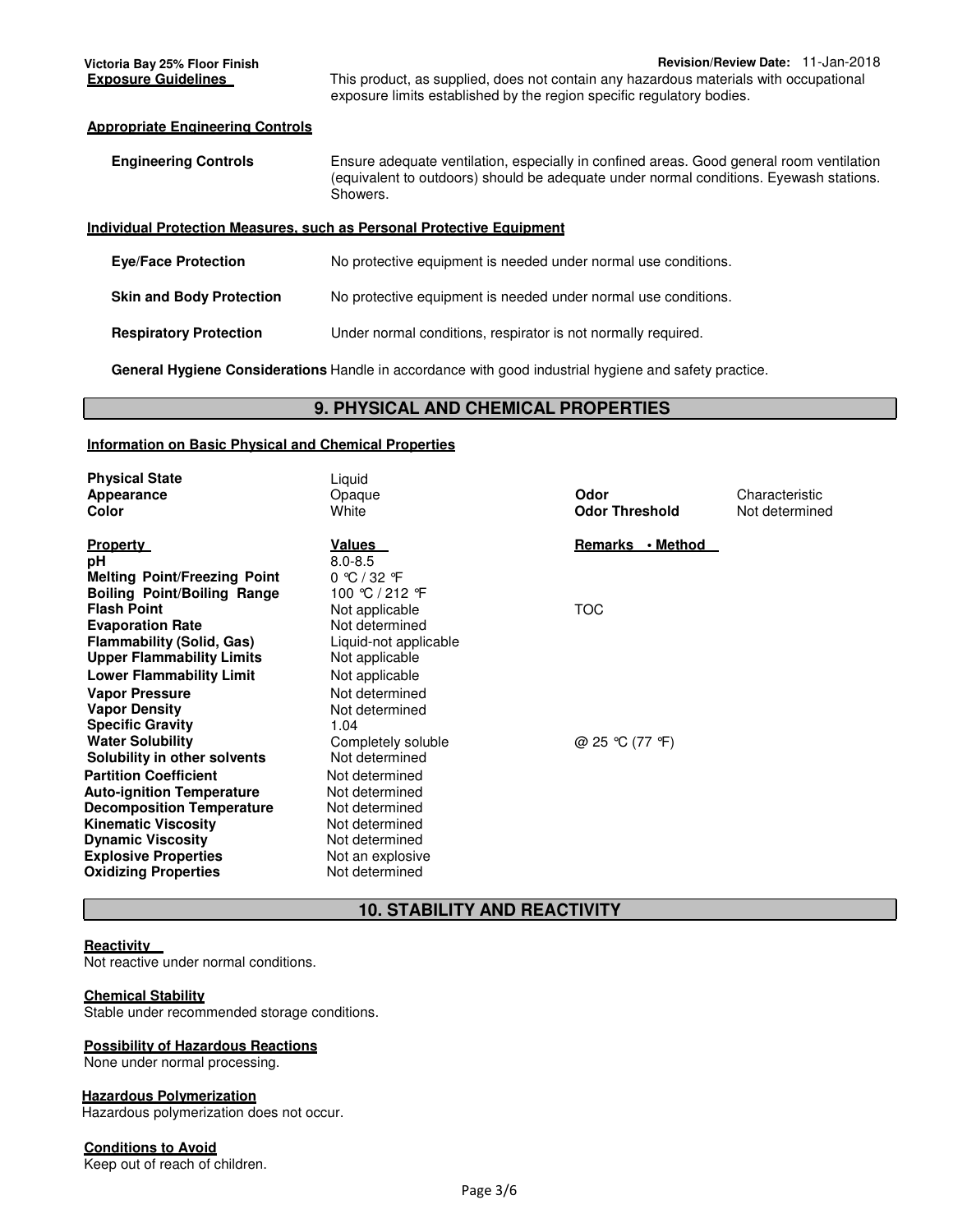#### **Incompatible Materials**

None known based on information supplied.

#### **Hazardous Decomposition Products**

Normal products of combustion.

# **11. TOXICOLOGICAL INFORMATION**

#### **Information on Likely Routes of Exposure**

#### **Product Information**

| <b>Eye Contact</b>  | Avoid contact with eyes.         |
|---------------------|----------------------------------|
| <b>Skin Contact</b> | Avoid contact with skin.         |
| <b>Inhalation</b>   | Avoid breathing vapors or mists. |
| Ingestion           | Do not taste or swallow.         |

## **Component Information**

| <b>Chemical Name</b>                             | Oral LD50            | <b>Dermal LD50</b>      | <b>Inhalation LC50</b>    |
|--------------------------------------------------|----------------------|-------------------------|---------------------------|
| Proprietary Polystyrene/Acrylic<br>Polymer Blend | $> 90$ mL/kg (Rat)   |                         |                           |
| <b>Tributoxyethyl Phosphate</b><br>78-51-3       | Rat)<br>= 3000 mg/kg | Rabbit)<br>> 5000 mg/kg | Rat ) 4 h<br>$> 6.4$ mg/L |
| Proprietary Wax Emulsion                         | Rat)<br>> 90 mL/kg   |                         |                           |

#### **Information on Physical, Chemical and Toxicological Effects**

**Symptoms** Please see section 4 of this SDS for symptoms.

#### **Delayed and Immediate Effects as well as Chronic Effects from Short and Long-Term Exposure**

**Carcinogenicity** This product does not contain any carcinogens or potential carcinogens as listed by OSHA, IARC or NTP.

#### **Numerical Measures of Toxicity**

Not determined

**Unknown Acute Toxicity** 2.48% of the mixture consists of ingredient(s) of unknown toxicity.

# **12. ECOLOGICAL INFORMATION**

#### **Ecotoxicity**

The product is not classified as environmentally hazardous. However, this does not exclude the possibility that large or frequent spills can have a harmful or damaging effect on the environment.

# **Component Information**

| <b>Chemical Name</b>                | Algae/aguatic plants | Fish                                                               | Toxicity to<br>microorganisms | Crustacea |
|-------------------------------------|----------------------|--------------------------------------------------------------------|-------------------------------|-----------|
| Tributoxyethyl Phosphate<br>78-51-3 |                      | 10.4 - 12.0: 96 h Pimephales<br>promelas mg/L LC50<br>flow-through |                               |           |

## **Persistence/Degradability**

Not determined

**Bioaccumulation** Not determined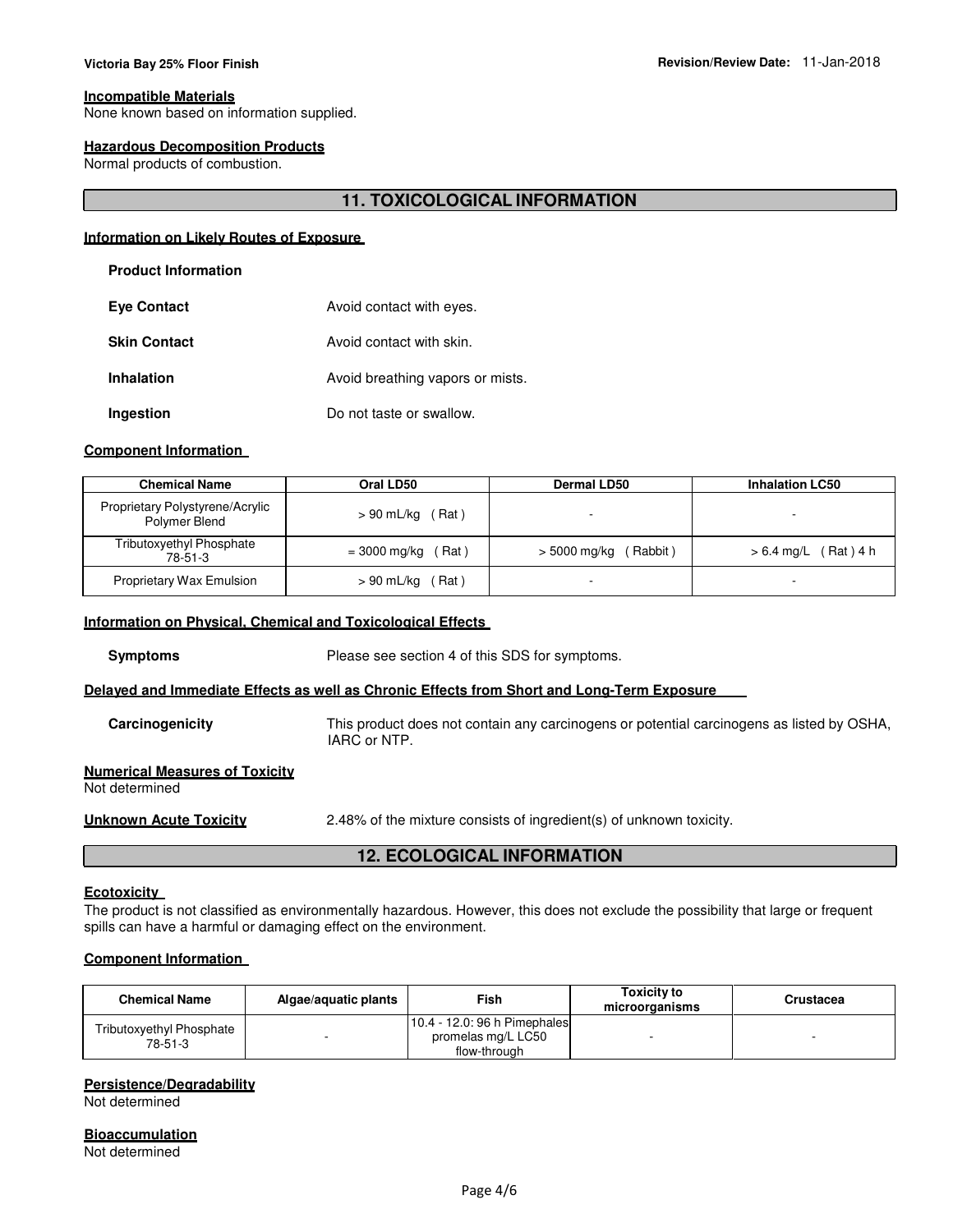| <b>Chemical Name</b>                | <b>Partition Coefficient</b> |
|-------------------------------------|------------------------------|
| Tributoxyethyl Phosphate<br>78-51-3 | 7c<br>4<br>7. / U<br>$\sim$  |

## **Other Adverse Effects**

Not determined

# **13. DISPOSAL CONSIDERATIONS**

## **Waste Treatment Methods**

| <b>Disposal of Wastes</b>        | Disposal should be in accordance with applicable regional, national and local laws and<br>regulations.                         |  |  |  |
|----------------------------------|--------------------------------------------------------------------------------------------------------------------------------|--|--|--|
| <b>Contaminated Packaging</b>    | Disposal should be in accordance with applicable regional, national and local laws and<br>regulations.                         |  |  |  |
| <b>14. TRANSPORT INFORMATION</b> |                                                                                                                                |  |  |  |
| Note                             | Please see current shipping paper for most up to date shipping information, including<br>exemptions and special circumstances. |  |  |  |
| <u>DOT</u>                       | Not regulated                                                                                                                  |  |  |  |
| <b>IATA</b>                      | Not regulated                                                                                                                  |  |  |  |
| IMDG                             | Not regulated                                                                                                                  |  |  |  |

# **15. REGULATORY INFORMATION**

## **International Inventories**

Canada – Domestic Substances List (DSL) All ingredients are listed or exempt. TSCA (Toxic Substances Control Act) All ingredients are listed or exempt.

**Legend:**

**TSCA** - United States Toxic Substances Control Act Section 8(b) Inventory **DSL/NDSL** - Canadian Domestic Substances List/Non-Domestic Substances List

## **US Federal Regulations**

## **CERCLA**

This material, as supplied, does not contain any substances regulated as hazardous substances under the Comprehensive Environmental Response Compensation and Liability Act (CERCLA) (40 CFR 302) or the Superfund Amendments and Reauthorization Act (SARA) (40 CFR 355).

# **SARA 311/312 Hazard Categories**

**Acute Health Hazard** Yes

## **SARA 313**

Section 313 of Title III of the Superfund Amendments and Reauthorization Act of 1986 (SARA). This product does not contain any chemicals which are subject to the reporting requirements of the Act and Title 40 of the Code of Federal Regulations, Part 372

## **CWA (Clean Water Act)**

This product does not contain any substances regulated as pollutants pursuant to the Clean Water Act (40 CFR 122.21 and 40 CFR 122.42)

# **US State Regulations**

## **California Proposition 65**

This product does not contain any Proposition 65 chemicals.

# **U.S. State Right-to-Know Regulations**

The following ingredients appear on various state right to know lists and/or California's Proposition 65 List: **Chemical Name State List**